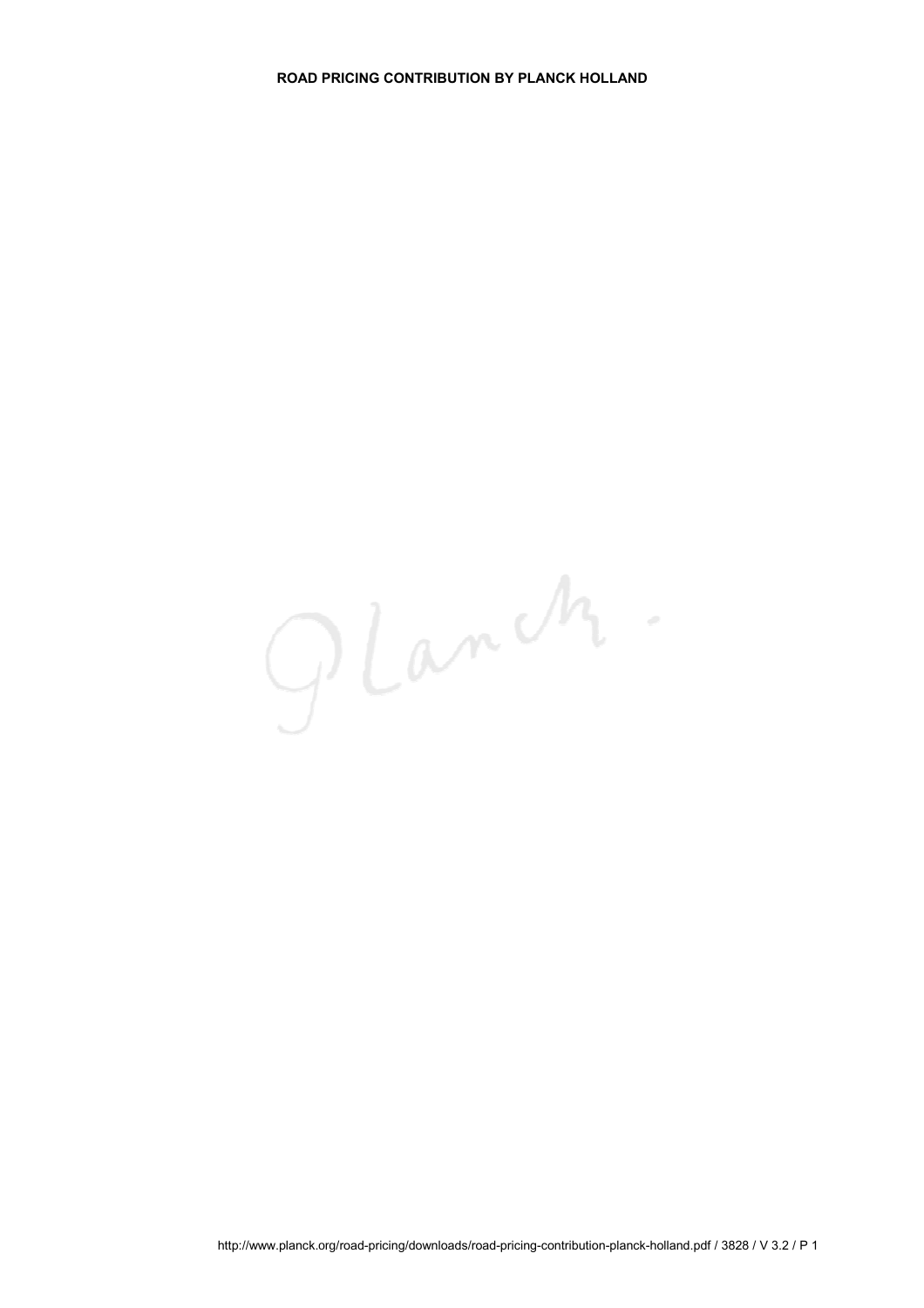### **INTRODUCTION**

This contribution to the road pricing project in Holland is a dated, limited picture of the future mobility analysis and strategy which is currently in process by Planck globally.

Based on the published request for contributions of both the Ministry of Transport and the Ministry of Finance of Holland, the team of Planck Holland has decided to submit the current "on the road" conclusions of mobility project development in its current stage, empathically highlighting the "on the road" characteristics of this stage of analysis and strategy.

Planck Holland is a team of future specialists, dedicated to analysing future developments for corporations and governments through extended background thinking. The Planck Holland team operates globally in cooperation with other Planck teams, which are formed by Gijs Graafland.

We know that the presentation method of this contribution cannot be perfect for several reasons. First: This contribution is made in the process of Planck's own mobility project strategy and vision project: it's no more than a blueprint of the definitive Planck Mobility report which will be (like most Planck reports) concentrated on one page. Secondly: This contribution is an unpaid project, which limited the input of staff hours and secretarial support. Thirdly: All Planck reports are by definition not super perfect in presentation.

A simple method of presentation makes a distinction among the receivers of this report directly and very clearly: on the one hand visionary specialists, on the other formal specialists. Each project needs these two parties, and it saves lots of time when everybody's speciality is clear from the start. They don't like each other, but in reality they need each other very badly. Like light and darkness, or left and right. Strategy is always a combination of both visions and formalities. Without formalities visions remain just visions and never become an active strategy.

Glanch

Amsterdam, Holland May, 2002

The Planck Team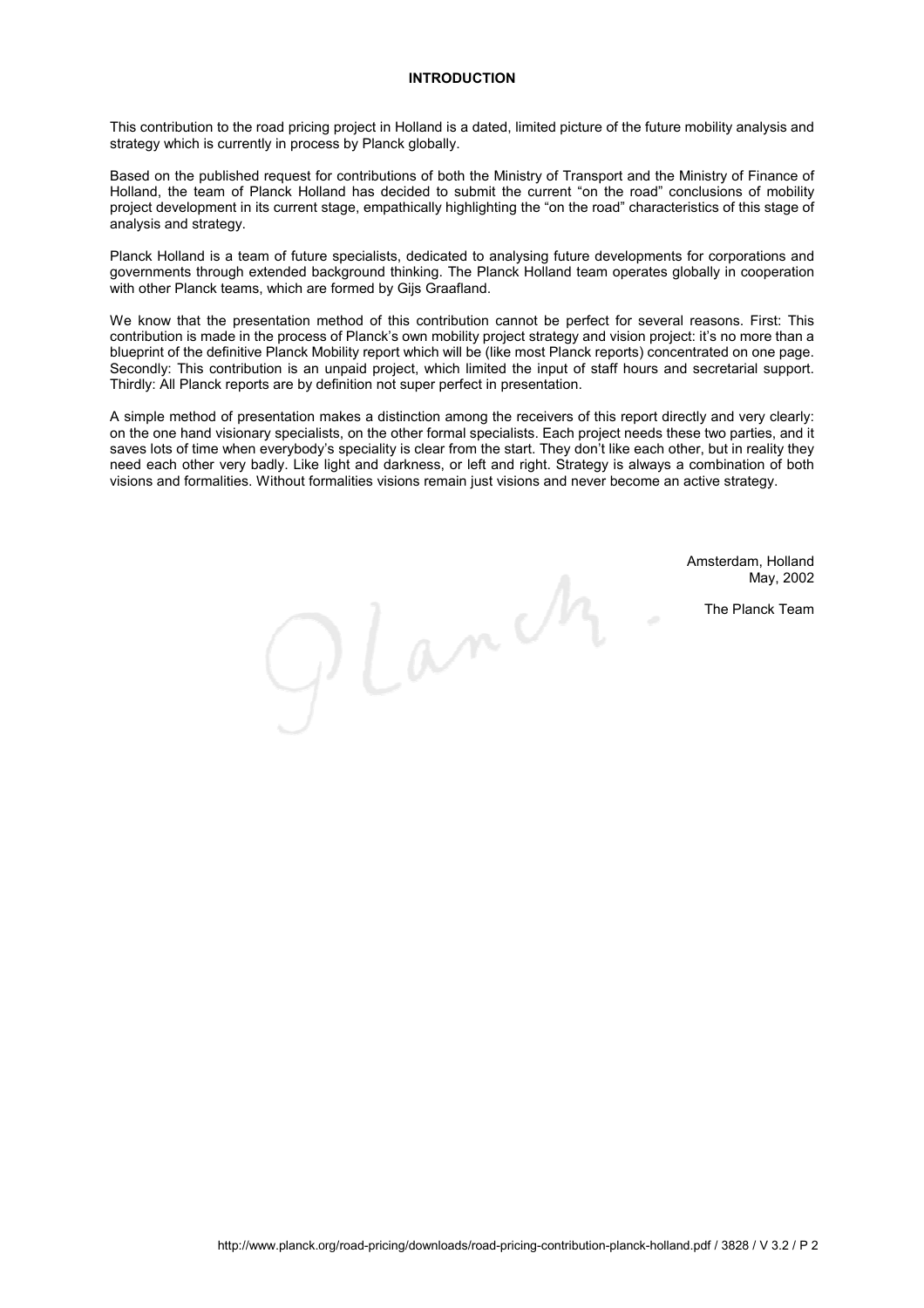#### **THE THREE ESSENTIAL DEMANDS ON ROAD PRICING**

The first demand on road pricing is clear: It has to reduce traffic congestion substantially. Traffic congestion has long been seen as an unsolvable negative product of prosperity. Times, however, have changed: civilians and companies become more and more demanding towards their governments in solving this issue. The combination of prosperity and traffic congestion is more and more perceived and explained as governmental malpractice.

The second demand on road pricing is just about chilly figures. From each road pricing euro the net result must be as close to 100% as possible. This important demand is threatened as soon as governments leave solutions too much to the design of suppliers. On the totally other end road pricing suppliers are also fixated on obtaining as much as possible of each road pricing euro. This are two strong completely opposite powers. Civilians and companies are becoming more and more critical about any type of tax spending. A high net result (total incomes minus total costs) will be the second demand on road pricing in line of importance. For inefficient use of national money there is less and less political space.

The third demand on road pricing is secure ness of the privacy of civilians and companies. Both civilians and companies are not amused about the threatening idea that the government registers their physical movements. Only one major change of type of government and these instruments can be used to control people and companies. An illustration: The headline (!) on a special election front page (!) of the Dutch national newspaper De Volkskrant (!) of May 1, 2002: "Civilians find governments ignorant. Prosperous voter withdraws and takes care of his own issues." Both civilians and companies are not waiting for a government that registers something basic as people's private or corporate movements and so takes, at least potentially, more control of civilian and corporate functions. Registration of such essential data as movements of civilians and companies is outside any governmental mandate. This type of registration threatens civil freedom and corporate competitor ship, the two fundaments of any free parliamentary capitalistic open democracy. The current political trend can be characterized by the conclusion that civilians and companies have an increasing dissatisfaction with the functionality of the government. This is a sensitive issue: Governments rule more by the grace of trust than by the chilliness of power. This delicate balance is crucial for the function of a parliamentary democracy. In the USA this important facet is historically out of balance. The current generation of Americans is born out of parents that have come from other countries to get freedom these countries were not giving. Americans have an inborn suspicion against governmental control. A recent tragic example of this fire burning under the surface is the Oklahoma bombing, which was directly linked by the culprit to the Wako incident, overpowered by the FBI. In the USA people say regarding the Oklahoma bombing: "We have met the enemy and he is us." Good governments rule on the small (but essential) base of trust. Bad governments rule on the (also) small base of violence. To make a long story short and come to a governmental conclusion in this context: Governments need to handle road pricing very delicately. Road pricing involves basic liberty issues, and therefore needs a lot of thinking before acting, because it can damage the fundamentals of today's society. Corporations will not accept that competitors can buy a corrupt official to get their client location data or client visit data. Today any debt collector has relations within the IRS and can get all fiscal information of anyone. It's clear that governments (and their departments and officials) see neither the positive possibilities nor the negative dangers of ICT very clearly.

Both civilians as well as companies are perceiving governments more and more as just service institutes. They pay tax and they demand services for their money. This new look on government is a result of the intellectual maturing of society. Governments that are serious concerning their function, better adjust themselves to this intellectual maturity. Those that don't adjust, will find themselves more and more out of the centre position in society. The same influences that brought communism down (party policy and officials are the centre of any thinking), now knocks on western governments. Excessive control of civilians and companies will result in a natural born freedom creating movement. Total control doesn't have a long life in the history of the world. The concept of total control is opposite to the very nature of people. To this delicate balance road pricing can become a burdening weight. The stakes are high. On both sides: Traffic congestion solving and maintaining the base of trust in of civilians and companies in their government. Road pricing is a very delicate issue. Let it be solved by technology worshippers and the people will start hating governments. And we not even want to think about the consequences of such a development.

Planck people are technologically very up to date. We think that we have in technological knowledge a head start on many companies and government officials and bodies. We avoid, however, isolating technological knowledge from the societies it will be implanted in. The results of a blind worship of technology include nuclear rockets and biological dangers like anthrax. People (and the companies they work for or invest in) must be the central issue in governments and technology. Technology can support people and their environment enormously. Let's use technology to the maximum for such purposes and be alert about abuse of possibilities.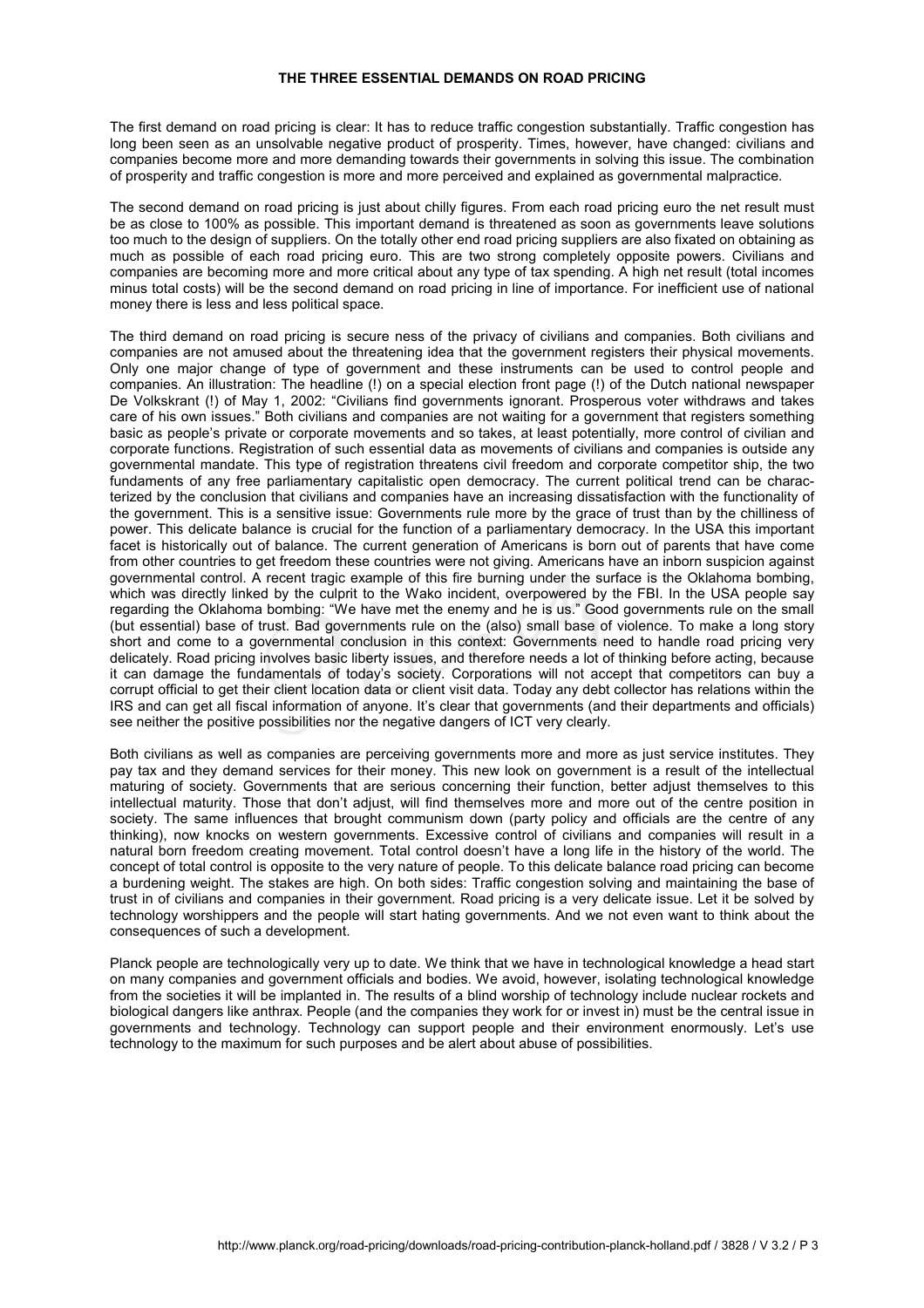# **BEST TECHNICAL CENTRAL LOGGING ROAD PRICING SOLUTION**

# **PASSIVE LOW WATT GSM BASED SOLUTION OPERATED BY TELCO'S**

This technology is completely based on a very inexpensive (less than E 25 production costs) in-car mutated stripped GSM device, which is capable of sending the standard alive data packages, embedded in the GSM protocol, in a higher frequency than a normal GSM cellular phone, and which has a lower amplifier power, which gives a lower reach of the device of several hundred meters.

There are many reasons to chose this technology: The main reason is of course the absence of the need to build a new national extra-car network. Because the telco's already have operating nationwide networks, nothing has to be build. Therefore the implementation of this solution doesn't bring about any extra traffic congestion nor a giant extra-car network cost. The telco's are open for any new source of income (and this is an understatement; they need it badly). The telco's have proven to be reliable business partners, serving daily millions of private and corporate customers.

The telco's only need some new software to analyse the standard gsm alive data packages in relation with road pricing routes in combination with the specific route road pricing tariffs. There is no other extra-car hardware necessary, maybe the telco's need more ground station density on the highways, which can be realized on the sides of the road information infrastructure. The intra-car solution is a simple battery less, car battery powered gsm phone with a lower amplifier than the regular cellular phone and maybe a higher frequent location data package transfer. The best amplifier power range must first be tested and than propagated. The GSM network logs the car movements and the telco back office analysing and invoicing software takes care of the rest.

This solution is the best functionally, the simplest to implementate, the easiest to operate, the lowest in costs, the highest in income, of all technically central logging based solutions. There is no better technological central logging system than the one described above, al others will require an new extra car national infrastructure, with all connected investment, realizing and operational issues. Above described system gives on all counts the best score by central logging. Police officers may test cars outside (not inside!!) on signals and can issue tickets with high fines if the device is absent. People can test the in-car equipment through their own phone shop. People can login to the telco's online accounting system to see their road pricing data.

The extra possibilities of this in/out car system are of mixed character, both good as well as frightening: Car registration, car theft solving, car locating (super scary), traffic stream information and even speed control and ticketing. These additional possibilities for use and the chances at both governmental private and corporate abuse, should bring up doubts. A government that knows were civilians are on a specific moment is scary. Abuse can be reduced, but it's a dream of blind ICT amateurs to think that there will be no governmental / private / corporate abuse of these data.

The solution described above, is the best technological central logging solution (less investments, high net output, quick implementation, no traffic congestion caused during installation, etc.), but like many mere technological solutions it is absolutely against everything the western world has fought for over the last 500 years. Realisation of this kind of technology will only be done by governments that are blind for both the positive and the negative possibilities of ICT in general. There are much better ICT related traffic congestion preventing solutions.

In Holland we have seen that the political structures can be changed gigantically within less than one year. Maybe this motivates to prevent current governments to install this kind of technology. Who today holds the buttons is clear. Who hold the buttons tomorrow is never clear. This technology has a too high impact on basic rights in a free society. Let's prove to ourselves that we can maintain a free society for longer than 60 years before we start to think of installing this kind of technology.

One of the reasons the loss of Jewish lives in Holland during the Second World War was higher than in any other non-German European country was the perfect condition of the civilian registration in Holland and the fact that government officials loved the administration too much to destroy it before it turned from a source of societal order to a source of societal destruction. Let our democracy first develop further before we consider this technology threatening our freedom of movement. For the sake of every recently repressed group in society (from gay people to Islamic people and everything between this two groups).

The look of the wealthy civilians and companies on government is changed dramatically the last year. Government is no longer taken as a granted institution. Government has become an important supplier for several important products with very critically focused customers. The human society has entered its mature state of development. Road pricing by movement logging doesn't fit quite right in this picture.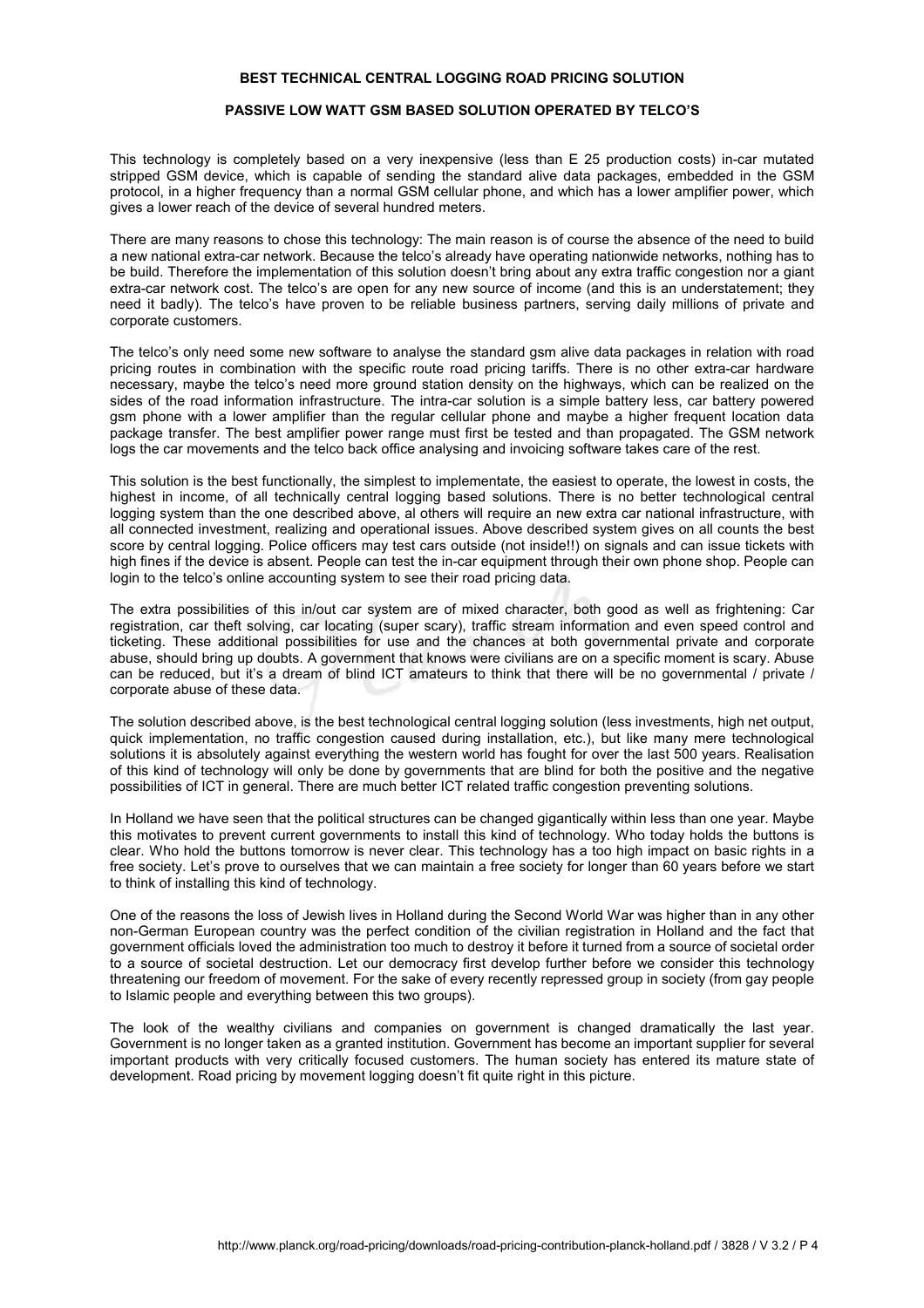# **BEST TECHNICAL DE-CENTRAL IN-CAR LOGGING ROAD PRICING SOLUTION**

# **PASSIVE IN-CAR LOW WATT GSM MEMORY SOLUTION OPERATED BY TELCO'S/OIL COMPANIES**

This road pricing technology is based on in-car logging of externally sent GSM echo's. The storing of these echo's with a time stamp is not done centrally, but in the in-car device. Whether the new location analysing services, which most telco's recently have set up, have to be used is disputable. It is not necessary, because the system works also without these new services. This in-car and de-central logging system guarantees the important constitutional right of autonomous movement for civilians and companies.

Oil companies read wireless this in-car device automatically when a car comes to their station to buy fuel. It analyses the movement data, calculates the road pricing amount and checks last value plus kilometre/fuel value received from the central system. In case the fuel purchase and road pricing miles don't match the car's average figure, the car driver receives also a printed warning on the fuel ticket. Only the resulting data and calculation key deviations will be send to central governmental information systems (and not the route data).

This in-car logging system makes route and time dependent variable road pricing possible. Because the system is not based on central logging, it does not threaten the autonomous right of free movement for both civilians and companies.

The investments in central road infrastructure are minimal and will be done by the telco's which will be pleased by the additional income they will generate from this new use of their infrastructure. The investment in de-central invoicing infrastructure are minimal and will be done by oil companies. The government only has to install some central computers at the central payment handling locations that the oil companies use. CVV is an important company for gas station payment handling. The semi-central computers must communicate with the central vehicle information system of the government for getting the average value out of this systems and putting road pricing transaction data into this systems.

So road pricing payments can be handled by the oil companies through their gas station outlets. Another possibility is initiating a new invoicing structure, or using the current car owner tax systems and organisations, of the tax organisation.

because road pricing will lead to the termination of car ownership taxes and this will end the activities of this part<br>of the tax organisation.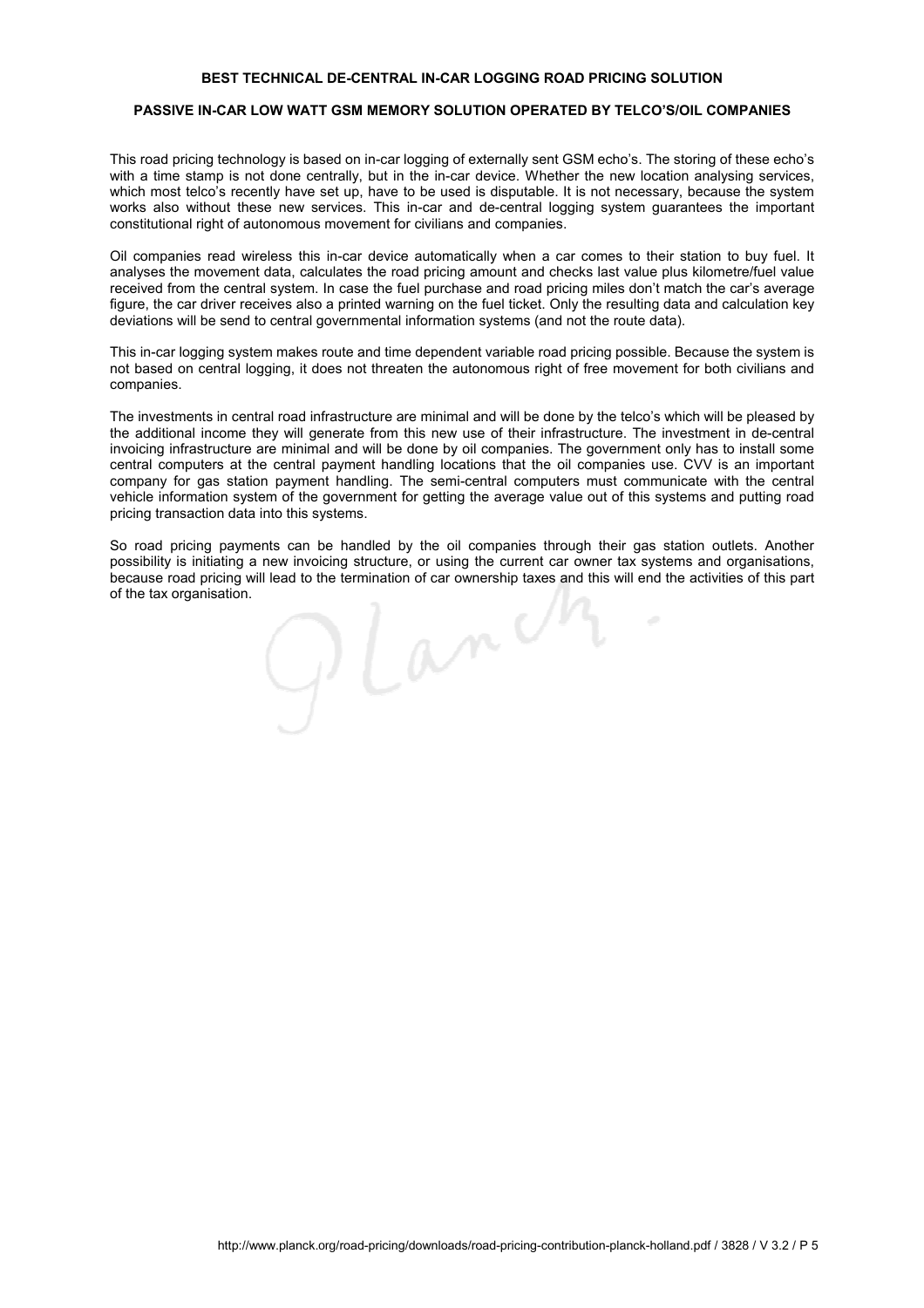### **LIMITED ROAD CAPACITY EXTENTION BY INVESTMENTS**

In the light of the coming ICT wave extension of the overall road capacity is investing in the past. Just as investing in water roads in the beginning of the last century was a bad investment at a moment that the world was already changing to road traffic, investing in overall road capacity in the beginning of this century is a bad investment. The times are changing much more quickly than one hundred years ago. The coming ICT wave will have as a result that within 5 years from now (so before 2007) it will be possible to get speed tickets on the highways to the major cities of the world in both the morning and the evening rush. This coming ICT wave will reduce office traffic enormously and will reduce the traffic streams in the rush hours to normally flowing streams without traffic congestion.

A capital with the size and economical weight of Amsterdam that has only 3 connections with the northwestern part of Holland is underdeveloped in its infrastructure for the current traffic situation, and the daily traffic congestion is the daily proof of this fact. There is also much traffic congestion on secondary roads to middle sized cities. The fact that these traffic jams are not mentioned in the news bulletins, does not imply that they're not there. No government in the past could calculate the current number of car movements or the locations where they would take place. On the other end: Almere has been extended substantially without any governmental traffic policy to the Amsterdam region.

So the current problems has two causes: First, explosively growing traffic streams. Secondly, a government structure and policy that always walks ways behind the developments. Concerning infrastructural issues maybe that's the best attitude, because infrastructural policy failures are very expensive and cost next generations money for wrong, unused products. The Betuwe Rail Road is a perfect example of a waste of infrastructural capital: the waterway container solution has much more geographical coverage than one rail road, is much cheaper and takes only a few hours more transit time for a container. And much more important: it is completely setup and operated by market parties without a single euro governmental risk or cost.

Investing in tomorrow's infrastructure, however, must not be done based on the reality of yesterday, but only on the predicted reality of tomorrow. The reality of tomorrow is absolutely not drawing the curve of yesterday further. The old stat(ist)ic future model is only calculating from the past and is not reckoning today's and tomorrow's changing influences. Only after an analysis of today's and tomorrow's influences an adequate investing plan in new infrastructural capacity can be done. The fact that this isn't done, is a signal of today's governmental short term focus leading to blindness for the future. New research must be initiated as soon as possible and must be performed by a combined team of the old statisticians and knowers of today's and tomorrows technological developments. This combines the best of both the past and the future under the guidance of the knowledge and experience of the past. The best example of "how not to do" is the housing project the Bijlmer in Amsterdam from the middle of the last century. It was a fact that there was a housing problem. The forgotten fact was: What direction the housing market was moving to.

There are some small investments possible that will solve traffic congestion substantially. Most of these treatments are similar to cardiology. The traffic throughput of both highways and some secondary roads can be increased by some small, but essential highway shortcuts and bypasses. This must have priority, because the investments needed are low, and the effects are high. An example: The low priced traffic circle bypasses (like near Joure, which is only too cheaply implemented, so the road speed has to be brought back unnecessarily, which paradoxally will lead to many easy avoidable accidents). The short extra high way driveways (like at the A27 Almere/Utrecht before Hilversum, where some miles of one extra driveway have solved some daily returning problems). Everywhere where some miles of extra highway driveway will solve a bottle neck in a highway this must be done quickly. Where small investments with high results are possible, they need to be done. These are not new roads, but optimalizing of the current road net. Of course these investments this time need to be implemented without the many unnecessary roadwork traffic congestions that are now regular.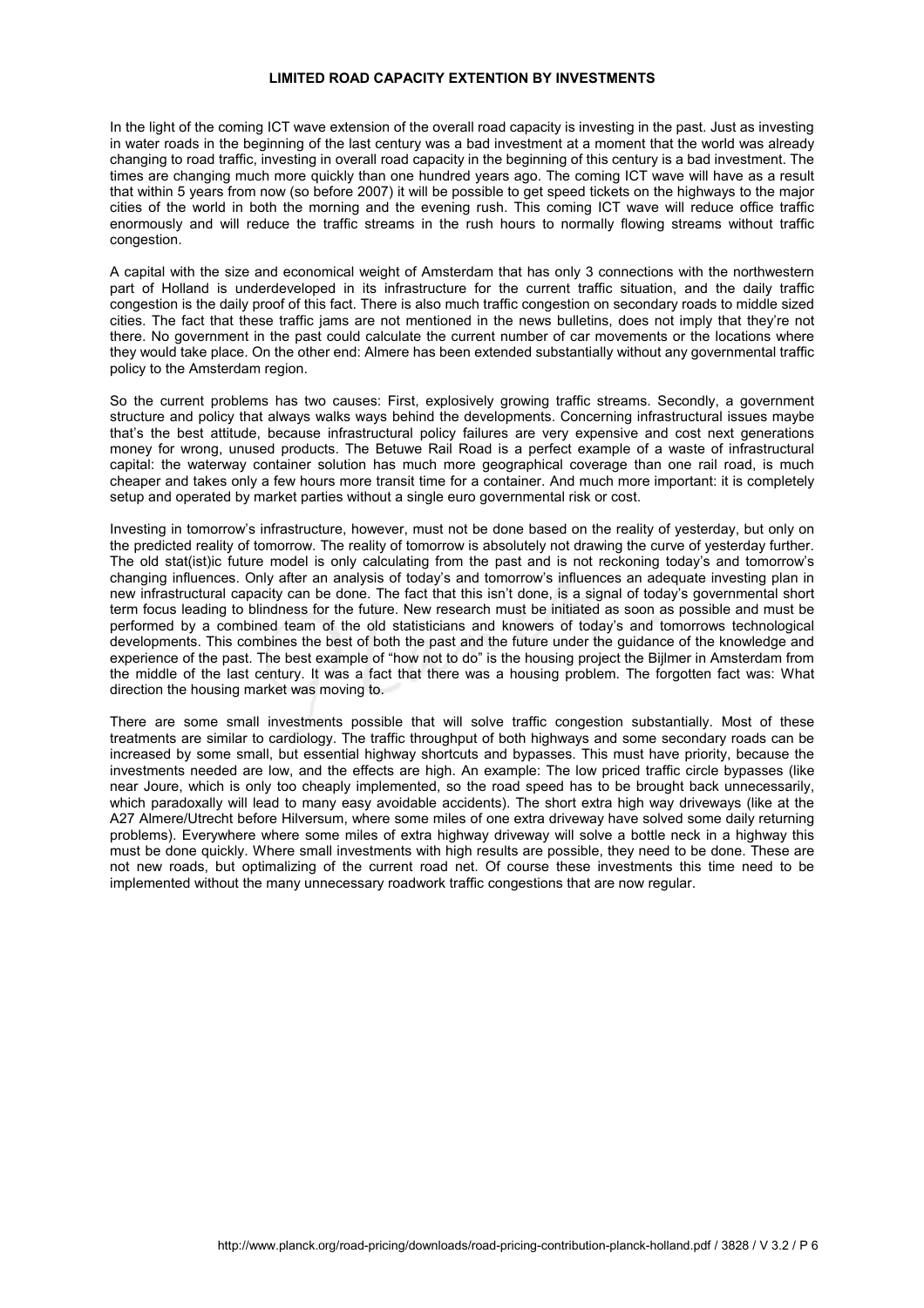### **LIMITED ROAD CAPACITY EXTENTION BY LEGISTATION**

Another way to reduce traffic congestion is by improving or adjusting the current legislation. Traffic congestion can still be much reduced by better traffic management and adequate congestion prevention. In cases where there are no external parties involved and the governments (or her contractors) are the only parties, legislation is maybe too heavy a word. Definition of optimal handling / response scripts is then a better wording. The purpose is to ensure that problem solutions are based both on the practical situation of locations and the best theoretical possibilities. Now many situations are managed by incident management, which results in unnecessary slow restoring of the road throughput. In case there are other parties involved (like in ship legislation), the only way to adiust current situation handling is by legislation.

Traffic accidents cause each day a lot of traffic congestion. A flexible legislation, resulting in action scripts to deal with accidents more quickly, as well as measures preventing them, is needed. In the USA lots of traffic congestion in the rush hours is caused by broken cars on the highways. In Holland this problem is almost absent thanks to the APK legislation. In the USA this problem is treated in a very American way by a tax reduction on buying a new(er) car. Back to Holland: A lot of traffic congestion is caused by traffic accidents. Traffic accidents aren't preventable, they just happen and they happen more during the hours when the traffic increases. A quick accident removal response method will solve traffic congestion substantially.

Lost freight from trucks causes each day a lot of traffic congestion. A flexible legislation or action script on solving and preventing these incidents, should lead to a better and quicker response on lost freight on the roads, which damage the road throughput. A quick lost freight removal response method will solve traffic congestion substantially. But there is also a typical legislation solution. Legislation that holds truck owners and/or truck companies responsible for the damage caused by the lost freight of their trucks. They would cover this by insurance, but claims will reduce their no-claim bonuses and therefore it will certainly have effect on better truck loading practice.

Road maintenance and road extensions are also a major source of traffic congestion. The good part of this type of traffic congestions is that they are by nature temporary, and that the roads afterwards have a higher throughput than before. But there is a lot of unnecessary traffic congestion caused by road works. Here also more throughput optimalization knowledge is needed than the common road building or road maintaining company has shown to the road customer the last years. Road work contracts must have traffic throughput clauses. Governments and road work companies must initiate together a task force that is specialized in maximum throughput knowledge. Companies like Saan maybe can develop to specialize in this area. The current road work management, focused on the work mainly and not on continued traffic throughput during the works, can easily be replaced by good road works purchase management and purchase contracts. Traffic congestion by road works doesn't cry out for adjusted legislation, it simple needs better governmental management.

Some change in shipping priority rules will also prevent some daily traffic congestion. This traffic congestion solving and preventing issue can be easily attained by adjusting the ship priority legislation on some items. There are just some new ship rules needed. Thousands of cars waiting for one recreational ship that passes a highway bridge is a situation we can not sell anymore in the current time-is-money society. The traffic congestion on the A1 (Amsterdam / Amersfoort) near Muiden is a perfect example of a few pleasure yachts causing irritation among a very large numbers of car drivers. Freight ships, however, prevent a lot of road traffic and must hold their priority position in the bridge legislations.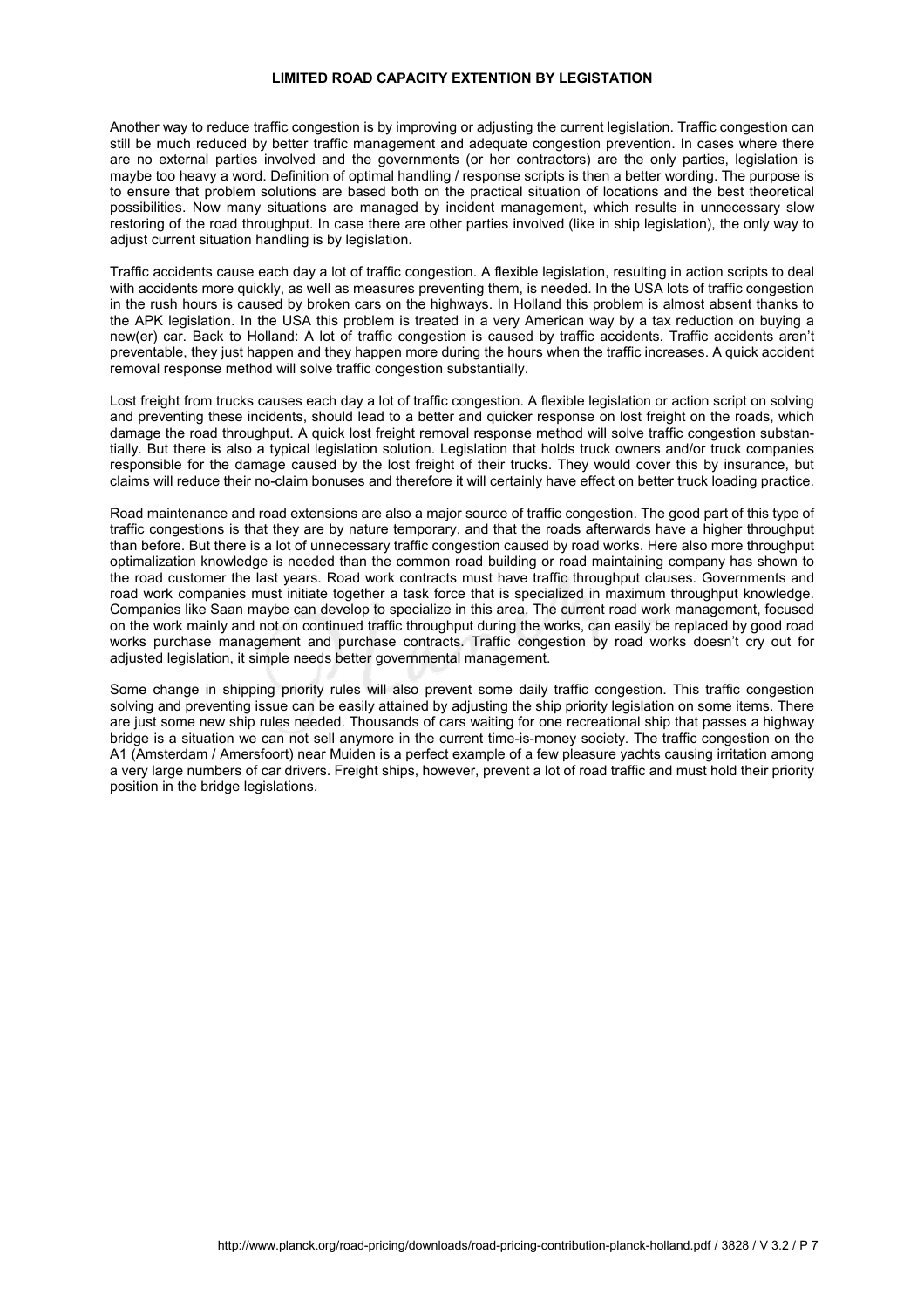Like in all things preventing is always many times better than curing afterwards. This is also applicable to the subject of traffic congestion. Much better than controlling traffic congestion based on actual mobility needs, is preventing congestion by active mobility needs changing policies.

There are some policy changes that will have huge effects on traffic congestion. Some of these have no or less social resistance, others have huge social resistance. The bottom lines will be: First: Will traffic congestion really be solved. Secondly: Can this be done with other road pricing based on digital movement logging, also the worst practical solution. In our opinion there are much better pro-human and pro-freedom ICT based solutions to solve traffic congestion than Big-Brother-like governmental movement registration. The fact that such a major issue is discussed without any warnings whatsoever, illustrates the poor vision of governments on both positive possibilities and negative dangers of ICT for societies.

A renewed look on the functions of the city regions is necessary. There are some central serving functions concentrated in some places which can be done better (read: without traffic congestion problems) elsewhere. An example is European holiday or short distance European business flight traffic. This traffic exists now the year round and not just in quiet holiday months. More such flights using regional airports can fulfil these mobility needs better than national airports, especially because national airports also have air traffic congestions, thus doubling travel stress and travel time. This concerns governments, dealing with major public functions like airline licences, but it also applies to all companies as regards both production plants as well as office farms. Some accountancy firms have relocated themselves. They left the cities and put major office buildings in the dormitory suburbs. A town like Almere, which has space enough, profits on a large scale from this development. This process of moving functions and companies to attractive suburbs has just started and has a long way to go. Each move in this development reduces traffic congestion.

A total new look on phone numbers and geographical locations is also necessary. Companies move to Amsterdam, just to be located in a global capital (or for example to Arnhem to be located in a regional capital). The three digit numbers (like 020) must be released for each company that wants it. All companies in the neighbourhood of major cities must be allowed to use the city's name. The legal use of Amsterdam-Almere (instead of plain Almere), or Amsterdam-Laren (instead of plain Laren), or Amsterdam-Schiphol (instead of plain Schiphol) will give decentral locations the trigger they need to attract companies of which the employees want to do better things with their time than unnecessarily partaking in congested traffic. This super effective secondary naming must be legalized as soon as possible.

A better traffic congestion information is called for. The current information screens above the highways with alternative routes work fine for users of that highways. But graphical presented traffic congestion will prevent people to drive to these roads. Current voice based low effect information will be replaced by website, i-mode and cruise control based easy to interpret graphical information. Extra travel time of roads will be displayed exactly.

Theoretically there is some traffic congestion prevention that can be realized by flex work. But this development will not start automatically. It needs promotion of the concept. It needs more human office environments. Companies that export, import or service companies in other time zones can realize a head start on competitors by flex work. For flex work some tax discount is necessary as a starting stimulating factor. Holland as international business country can economically benefit from this development. Doing business with companies in other time zones will be stimulated by this. But business communication becomes more and more email mediated and this has less time zone connections than phone communication.

But the most important traffic reducing development will be the home office based on flex work. This development will reduce city based office hours per employee enormously. The hardware (pc and gsm) is already years among us. The infrastructure (cable and asdl) is already there, the software environment (Novell Directory Services, Microsoft Active Directory and total web based company structures like asp, dotnet, php, js and many other standards) is implanted now in most companies. The effects of the combination will result in growth of the missing link: The acceptance and realisation of more home based production for digital and communication based jobs. This will result in a decrease of traffic in the rush hours, which will result in disappearance of traffic congestions in the rush hours. This technological development correlates with several social developments. People turning their backs on small houses in gardenless housing concentrations. The combined part time parentship / careers of both parents. The frustration about the loss of time in travelling (with or without traffic congestion) in busy daily time scheme's. The home office will never replace completely the city office. But people will attend the city office only one instead of the full five days a week. This home office development will solve within 5 years all traffic congestions on all roads. Traffic congestion is caused by that small percentage "too much cars". The home office development will reduce this too much cars situation completely. What must governments do to stimulate this development? We think that the actual development does not need any governmental support. It's just the way information technology will take us. The government can provide some conditional incentives. Clear tax rules (or reductions) for home office equipment and for house space used for office purposes. Maybe there is governmental stimulation needed concerning information about home work technology. Concept information and technology awareness can be broadcasted for a short time. Plus a supplier independent database structure with no governmental opinion, but with user rated solutions. Also a reform on countryside or agricultural land policies will support this major development.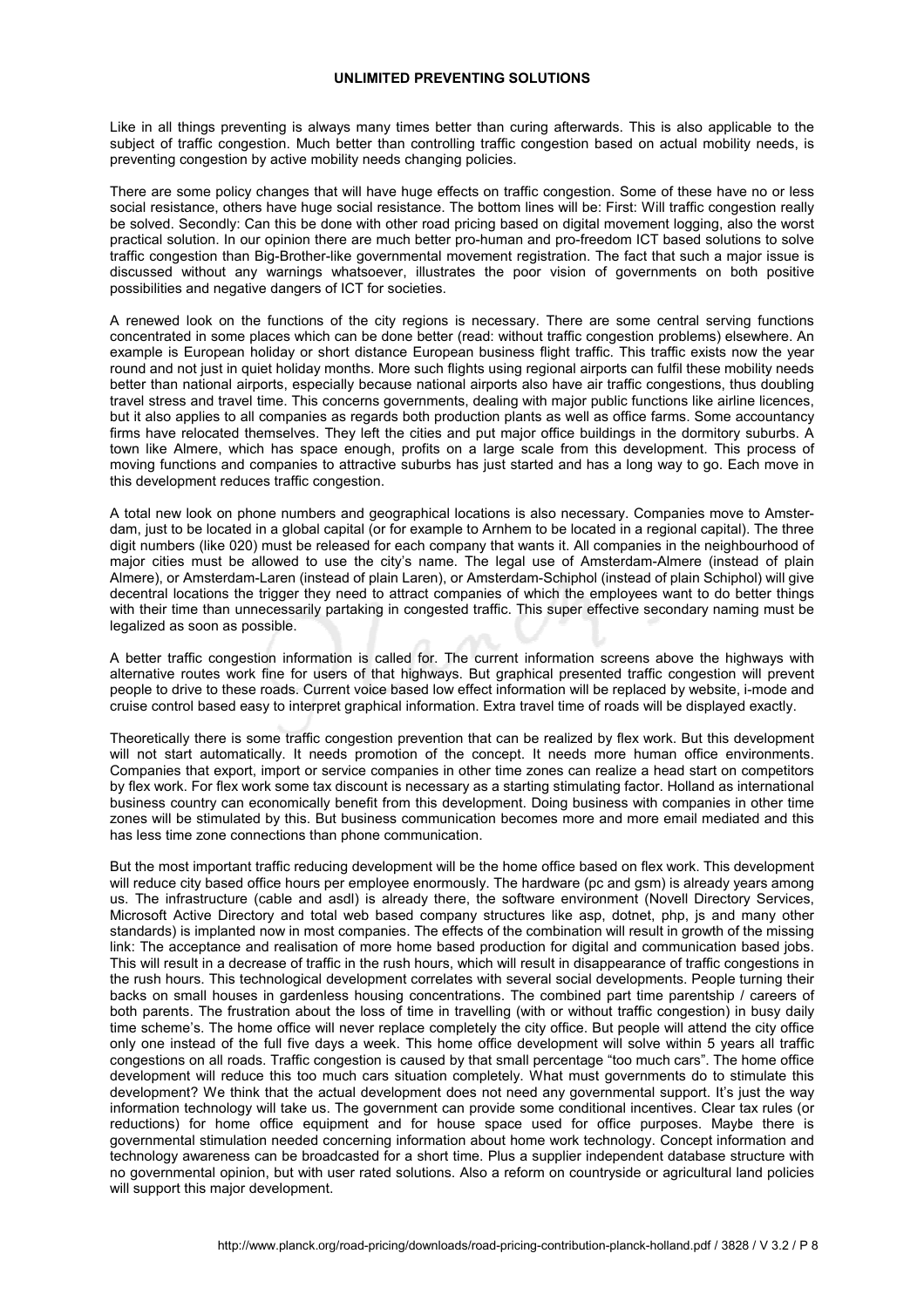### **THE BEST PRACTICAL NO LOGGING ROAD PRICING SOLUTION**

If government decides not to take the road of stimulating an ICT based economy, but stick to road pricing as the main facet of governmental traffic reduction policies, the big question that then pops up is, why this must be done by a method with high social and economical risks for both civilians and companies. Reducing or damaging their autonomy by movement logging equals taking severe social and economical risks.

There is a simple road pricing method that not enters the autonomy of civilians and companies. It's called fuel tax. After this word is dropped, further discussion is usually no longer rational. This is the trigger word for shutting down all political cohesion. But let's look on this issue rationally.

The implementation costs E 0. That is something we cannot say of any other road pricing solution. The reason is that the administrative infrastructure already is functioning. From each litre of fuel the government gets already its share. This E 0 implementation cost is a strong argument in a political climate where each major spending of money is difficult. The complete administrative and ICT infrastructure for fuel tax is already available and working. There is no implementation risk or trouble.

The operation costs E 0. That is something we cannot say of any other road pricing solution. The reason is that the administrative infrastructure is already functioning. From each litre of fuel the government gets already its share. This E 0 operational cost is a strong argument in a political situation where each major spending of money is difficult. Any other road pricing system will not result in a 100% usable fee. Costs of other solutions can go up as far as 50% of the revenue. The complete administrative and ICT infrastructure for fuel tax is already available and working. There is no implementation risk or trouble. Any other solution will relatively be a waste of tax payers money, and that's a construction no tax payer and no government is waiting for.

The implementation time can be short in theory. But then the first practical implementation problems start. It has to be done within the whole European Union. Otherwise people in border area's will go by car over the border to buy fuel. Maybe this is a good test case whether the European Parliament is able to handle important issues which are a benefit for all member states.

The implementation can also give national political problems. Both political parties, as well as civilians and companies will not cry of joy for any road pricing solution and certainly not through fuel tax. This problem can be solved. If at the same time the car ownership tax disappears the criticism will be severely lower. When from the same day the governmental earning on mobility will be re-invested in mobility the criticism will be also considerably lower. When the air pollution will be lower it also helps in selling this solution to both people and companies. But first the political parties have to be convinced that there must be some traffic congestion treatment. That digital road pricing is an assault on basic autonomy in a free and open democratic society. That digital road pricing is a waste of tax payers' money, both in investment as well as in operation. That digital road pricing will increase governmental spending of each earned euro in the national economy. That any government true-heartedly believing in freedom and democracy, rejects the system of digital road pricing as in conflict with the principles the society is built on.

Governmental officials that are in charge of solving the traffic congestion problems can hire companies like www.best-policy.info and www.press.nl to communicate arguments to both politicians and civilians. Press Sure is specialized in attracting media in a way media want to be attracted. Best Policy is specialized in communicating with politicians in a way politicians and their parties and other main movements in society are open for issues: By communicating analysed and motivated facets of each involved issue in road pricing. This will result in less resistance against fuel tax, because other solutions are so much worse.

There is one minor disadvantage to fuel tax as a road pricing method. There is no route or time of day grading possible. However this one missing facet is compensated by many other positive facets and the effect will be the same: The number of cars on the road is less a time and route problem (these are daily static values for people and companies) and more an overall mobility issue.

Fuel tax also reduces the CO2 national emission severely. This is necessary to prevent that the Dutch government does not realize the Kyoto emission norms. When these norms are not realized the Dutch government can face severe penalties on the extra emissions caused by signing this international agreement, which is so important for the world (and for sure for low lands like the Netherlands), and which has been accepted by most countries.

But fuel tax will not be necessary. Governments that anticipate right to the coming ICT wave will see traffic congestion disappear like snow before the sun. It's clear that this solution is better than expensive digital road pricing and even cheap fuel tax (even if the last solution gives the 100% of the pricing, without almost any costs).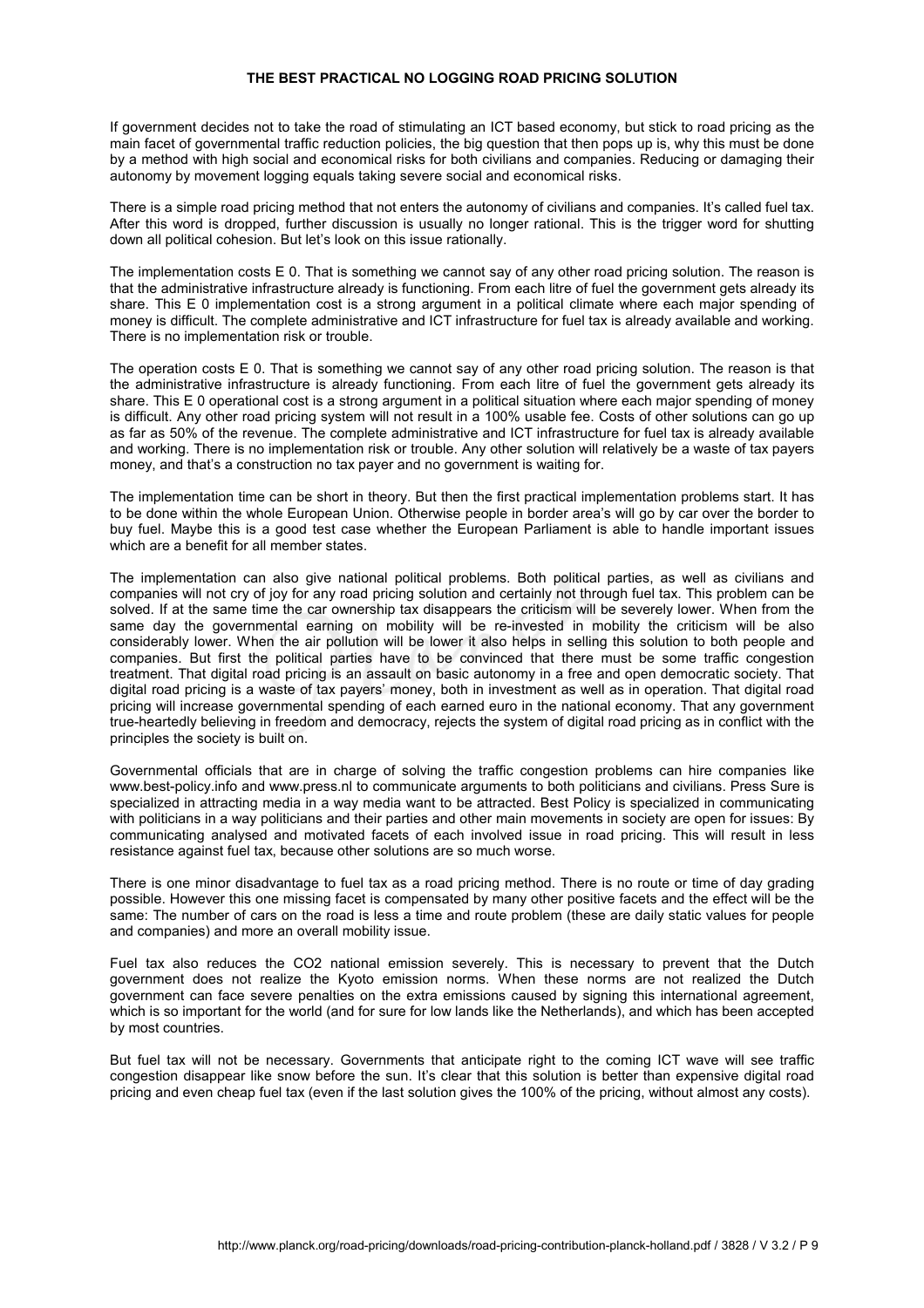### **CONCLUSIONS ON ROAD PRICING**

We mentioned it already: Approximately in 2007 the traffic congestion problem will be solved by the coming ICT wave. The hardware (pc and gsm) is already years among us. The infrastructure (cable and adsl) is already there, the software environment (Novell Directory Services, Microsoft Active Directory and total web based company structures like asp, dotnet, php, js and many other standards) is being implanted now. The effects of the combination will result in growth of the missing link: The acceptance and realisation of more home based production in digital and communication based jobs. This will result in a decrease of traffic in the rush hours, which will result in the disappearance of traffic congestion in these rush hours.

Mobility must not be punished. It must be steered, or (better if possible) prevented. Governments are at risk concerning this issue, potentially cutting their own roots. It is save to state that their licence to govern is directly connected to the way they will solve the mobility issue. Both the proof of their determination to solve it and the proof of their determination not to create an over controlled society are at stake.

The history of the former USSR has proven that civilians and companies together kick too extrovert governments out of power. This difficult issue has to be addressed. Technological solutions that decrease basic human rights and threaten corporate competitor ship environments have to be thought over thoroughly. Road pricing by digital movement logging is creating infrastructure which can be (repeat: can be, we don't say will be) used by total control seeking governments, who put their own interests before the basic values of an open democratic and free market based society.

An active government that does not walk miles behind the technological developments (and we don't mean big brother technology, but the general technological direction) will be granted a solution to the traffic issue in the same way it has grown: Just by itself. This seems contradictory, but active knowledge and passive behaviour can be a good marriage: Travelling a river is much easier that digging a channel. Even more so when the channel never will be used as planned by technological and societal changes.

Traffic congestion is a product of a post industrial society. The now developing digital society may have traffic congestion before the Amsterdam Internet Exchange (the digital hub of Holland), but that problem is already solved by realizing other Exchanges in Groningen, Rotterdam and Enschede and by much other peerings. As with container traffic and the Betuwe Rail Road or the waterways solution: The market solves this kind of problems better, quicker and at a lower price than any government ever can do.

Should a government invest in digital infrastructures for home/work integration? No that is not necessary: The market gives these facilities for comparative prices pointed to market needs. The only thing governments will need to do is developing laws ensuring continuity for digital traffic. Connections and domains need owners' right protection. Domains and connections must be protected legally in case of bankruptcy of suppliers and must also be protected by law against governmental and big market parties influence.

Should a government do nothing? No they have to react actively and in the right direction. They must chose not to solve the problems of yesterday. Active things governments can do are stimulating both the digital look on home work places and other geographical spreading issues. But this needs nothing more than governmental (Postbus 51 in Holland) media spots and a supporting website. Any other action is a waste of money and will damage the image of the government. The government doesn't understand actual technology and never will: This is a fundamental difference between 9 to 5 working governmental officers and 7 till 24 working tech-nerds and entrepreneurs.

What can a government actively do? Creating a legislative basis and support for decentralisation. By reducing the legislation barriers of countryside development. By giving suburbs the legal possibility to use the main cities' name. And there are many more possibilities. More on active policies concerning stimulation of living suburbs can be found on www.planck.us/future/agriculture and other issues analysed on this site. Planck is willing to help departments with creating this concept of developments adjusting to rising instead of descending. The best thing the Dutch Government can do is dealing with the future in stead of solving the past.

Governmental officials that don't see the current developments, should not be in office, but that would be a problem, because their would be only a few left. Governmental officials that want assistance in grasping technological developments, can hire members of the Planck team or of other technological/societal analysers in the area of active knowledge operation.